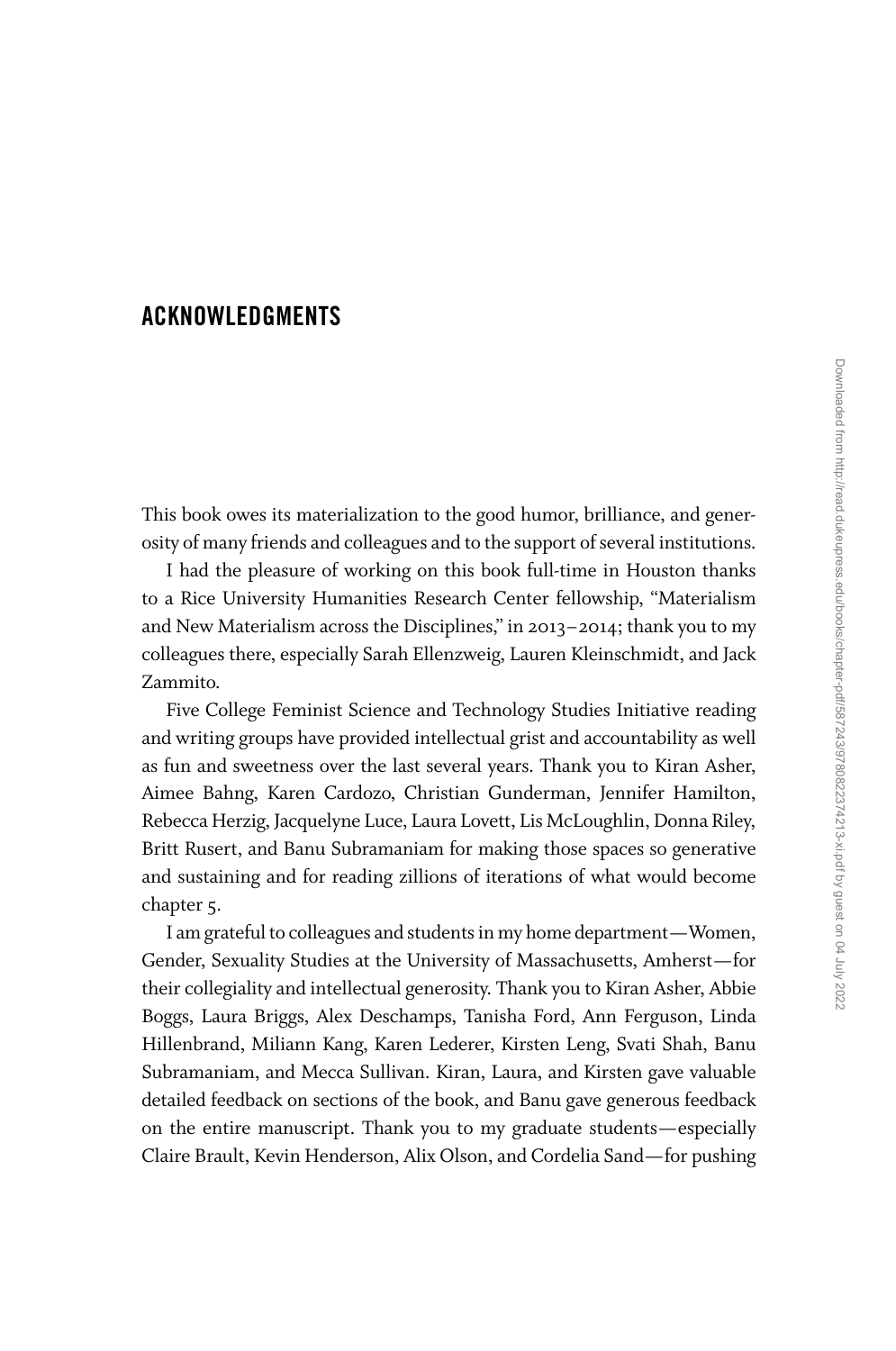my thinking about queer feminist politics and materialisms. And to my fall 2015 "Monogamy" class at the University of Massachusetts, Amherst, for thinking with me about which epigraphs to open with as I wrap up copyedits.

Thank you, too, to my colleagues and students in Gender Studies at Mount Holyoke College and Critical Social Inquiry at Hampshire College. Thanks in particular to my fall 2014 "Monogamy" class at Hampshire. Their creativity in imagining the scope of a "critical monogamy studies" blew me away. And thank you to all of the Five College undergraduate students with whom I've codesigned queer feminist science studies research projects and practicums. Thinking with these students has made this book more imaginative.

Sara Giordano and Lynne Huffer have been generous interlocutors through many stages of this book's coming into being over the last decade and also gave feedback on each and every chapter. Thank you to Lynne and to Pamela Scully, the kind and brilliant codirectors of the dissertation from which this book grew, and to Sander Gilman, whose tutelage has had a profound impact on my thinking about monogamy science. Thanks are due, too, to my master's thesis advisor, Claire Hemmings, for encouraging me to pursue my interest in monogamy. I also want to thank my undergraduate women's studies professors, Mary Bosworth, Susan Berger, Nicole Fermon, Fawzia Mustafa, Nina Swidler, and Irma Watkins-Owens, for introducing me to feminist theory in so many different ways.

I owe a special thank you to Sara Giordano, Jennifer Hamilton, and Banu Subramaniam, close collaborators from whom I have learned to think in new ways, whose intellectual interests and styles have marked this book in unquantifiable ways, and without whose friendship it wouldn't yet be done.

Thank you to fellowships from Interdisciplinary Studies at the University of Massachusetts, Amherst, and Crossroads in the study of the Americas at the Five Colleges, both of which provided support and community for developing parts of this book. Thanks to Sue Dickman and Nate Therian at Five Colleges for all of your support. Thanks, too, to the Five College Women's Studies Research Center. Under the direction of Karen Remmler and Darcy Buerkle (in my years here) the center has been instrumental in making western Massachusetts a vibrant place to do feminist scholarship.

I wrote [chapter 1](#page--1-0) in the company of a lovely community of historians of sexual science at the Leslie Center for the Humanities at Dartmouth College over the summer of 2013. Thank you to my colleagues there: Sanjam Ahluwalia, Aimee Bahng, Chiara Beccolosi, Pablo Ben, Michael Dietrich, Veronika Fuetchner, Doug Haynes, Kit Heintzman, Rainer Herrn, Rebecca Hodes, Rachel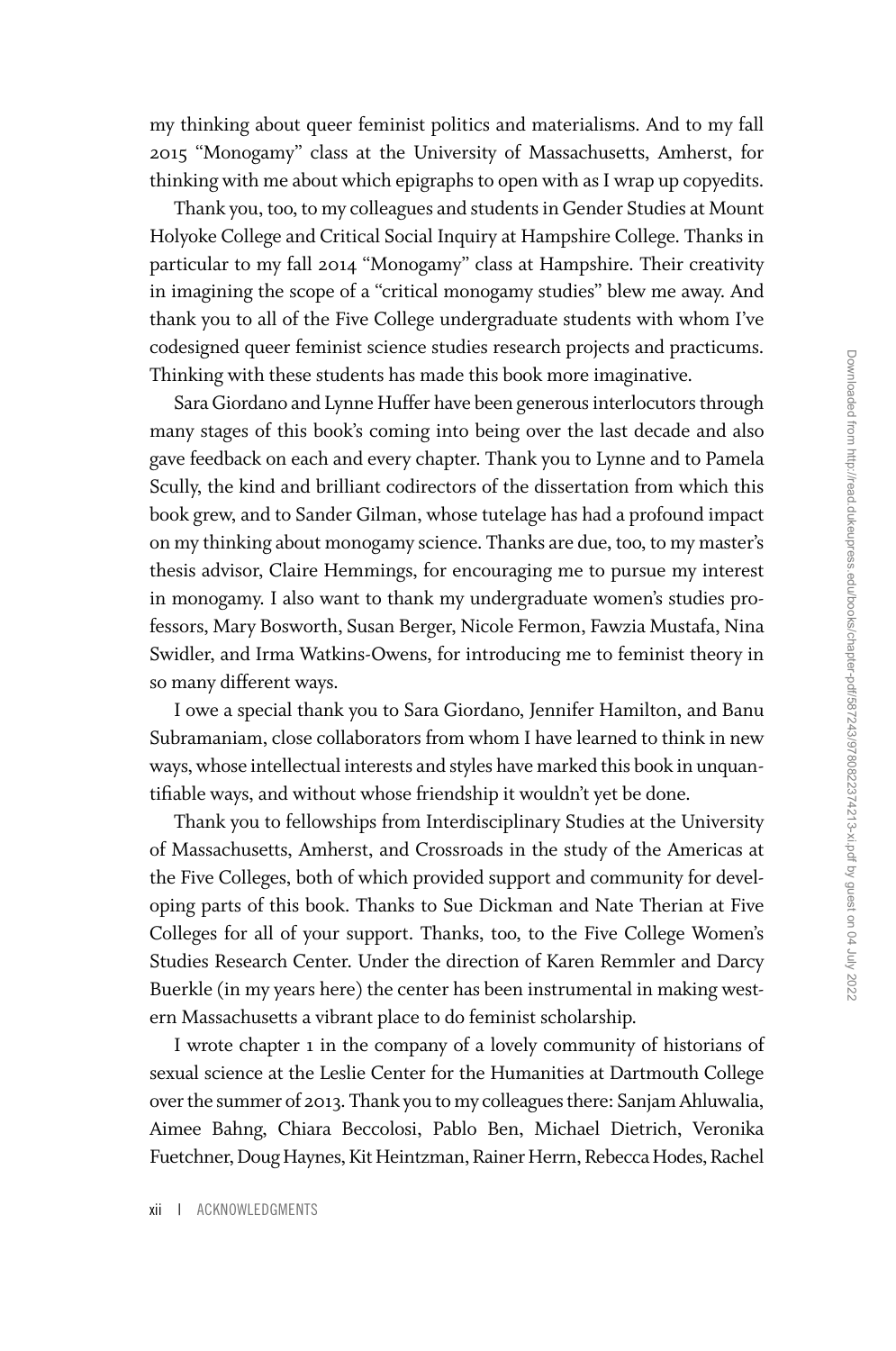Hui-chi Hsu, Ishita Pande, Ryan Jones, and Kurt MacMillan. Charlie Beckler was my fabulous research assistant on that chapter.

Thank you to Larry Young and members of his Emory University laboratory for generously sharing their time and knowledge.

Thank you to friends and colleagues with whom I've thought about monogamy, nonmonogamy, and social belonging over the years, especially Bailey, Caitlin Childs, Sara Giordano, Onni Gust, Julie Kubala, Christina Leddy, Kerrie Lynn, Meghan Martiniere, Louisa Merchant, Sreerekha Mullasery, John Pisani, Uditi Sen, Traci Schlesinger, Arjun Shamlal, and Josephine Wilson. And to those beyond my local cohort with whom I've thought about what a queer feminist critical materialist science studies (or some such) might look like, especially Moya Bailey, Cyd Cipolla, Laura Foster, Kristina Gupta, Durba Mitra, Anne Pollock, Deboleena Roy, David Rubin, Harlan Weaver, and Veronica Sanz.

The kindness and community of many more friends helped me to write this book. Thank you to Lisa Armstrong, Arlene Avakian, Martha Ayres, Bethany Baylies, Jen Bertasi, Catherine Boswell, Barbara Cruikshank, Janice Irvine, Amber Krebs, Cathy Luna, Toni Mead, Lynn Morgan, Sonny Nordmarken, Shannan Palma, Jacob Speaks, Nina Swidler, and Shruthi Vissa.

Thank you to Kim TallBear and Jennifer Terry for reflecting back to me the feminist political desires that animate this project in your generous comments on the manuscript. I couldn't have asked for better readers. Courtney Berger has been a thoughtful and dedicated editor. Thanks to both Courtney and Sandra Korn at Duke University Press for being incredibly helpful throughout this process. Thanks, too, to Claudia Castaneda, who edited my book proposal and [chapter 1](#page--1-0).

Thank you to librarians in general, and in particular, to Beth Lang, Laura Quilter, and Charlotte Roh at the University of Massachusetts, Amherst, and Julie Adamo and James Gehrt at Mount Holyoke College. Beth and Julie helped me find things I read for this book, Laura and Charlotte educated me on fair use, and James prepared my images.

For making literal and metaphorical space for me to write this book (from building this desk I'm typing at to providing beverage service to making chalk boards, pencil cases, and other writerly gifts to waiting and listening patiently) and for celebrating all the little bitty steps in this very long process with me, I thank those most intimately involved in the writing of this book (in chronological order from the date my business started being yours): Gail Willey, Joe Willey, Traci Schlesinger, Sara Giordano, Coltin Fulk, Hunter Fulk, Tabitha Fulk, Tyler Fulk, Cloe Fulk, Erika Kate MacDonald, Bailey, and Jake Guimont.